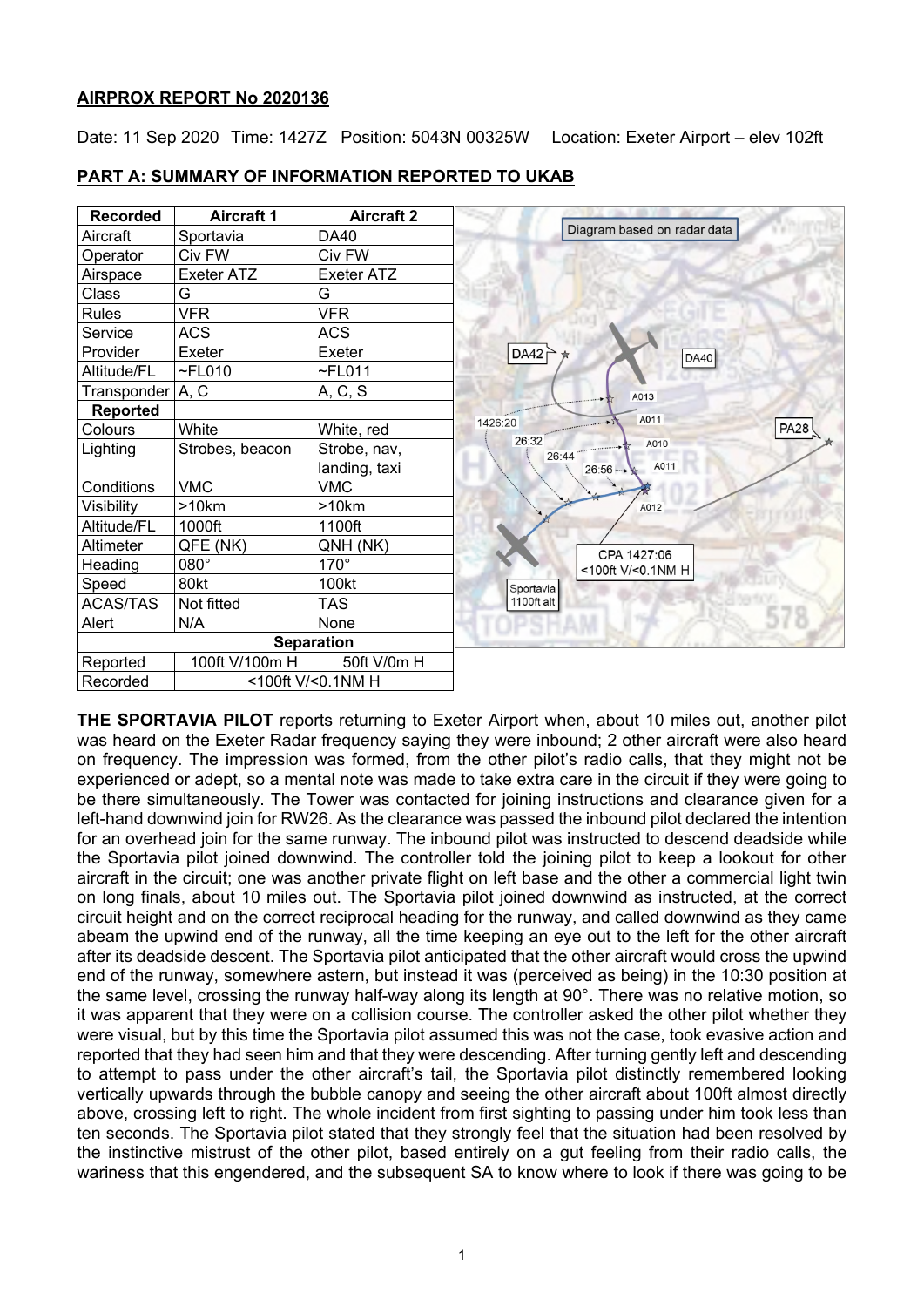a threat if they got their positioning wrong, which was the case. The joining aircraft should have been half a mile behind, joining crosswind, not crossing his path halfway along the downwind leg.

The pilot assessed the risk of collision as 'High'.

**THE DA40 STUDENT PILOT** reports conducting a solo VFR navigation training sortie to Exeter Airport and return, to practise VFR navigation techniques, a Standard Overhead Join (SOJ) and touch-and-go. This was their first solo flight to Exeter, having previously flown a similar sortie dual. The enroute phase of the sortie went as planned. The current airfield and meteorological conditions were obtained from ATIS prior to contacting Exeter Radar, the QNH and ATIS information code was acknowledged on initial contact and a SOJ requested. They were handed over to Tower on entering the Exeter ATZ and arrived at the overhead at 2100ft QNH, tracking north over the threshold markings of RW26 towards the deadside. Shortly after entering the deadside the Tower controller instructed the DA40 student pilot to complete 2 right-hand orbits to allow a twin-engine aircraft to perform a low approach and go-around. The Tower controller was informed once complete and further clearance to continue descending deadside was issued. They levelled at 1100ft at the beginning of the crosswind leg and were passed Traffic Information and instructed to report traffic in sight. The DA40 student pilot recalled that the traffic was in a position to the right but could not recall whether the Tower controller reported the altitude of the other aircraft. The instruction to report traffic in sight was acknowledged and lookout continued but not yet in visual contact. Shortly afterwards, whilst still on the crosswind leg, updated Traffic Information was received, 'about to pass right-to-left', and the DA40 student pilot was asked again whether they were visual. They confirmed traffic in sight just as the other aircraft passed directly beneath, from right to left. There was no time to take avoiding action. They thought the other aircraft had joined downwind. The DA40 student pilot noted that, to the best of his knowledge, the DA40 was fitted with a fully serviceable transponder and a Traffic Awareness System (TAS) which gave audio and visual Traffic Advisories. They could not recall an audio or visual TAS alert. They noted that the workload was high and the focus was to fly the airplane in accordance with the SOJ procedure whilst looking for other aircraft.



Diagram provided by DA40 pilot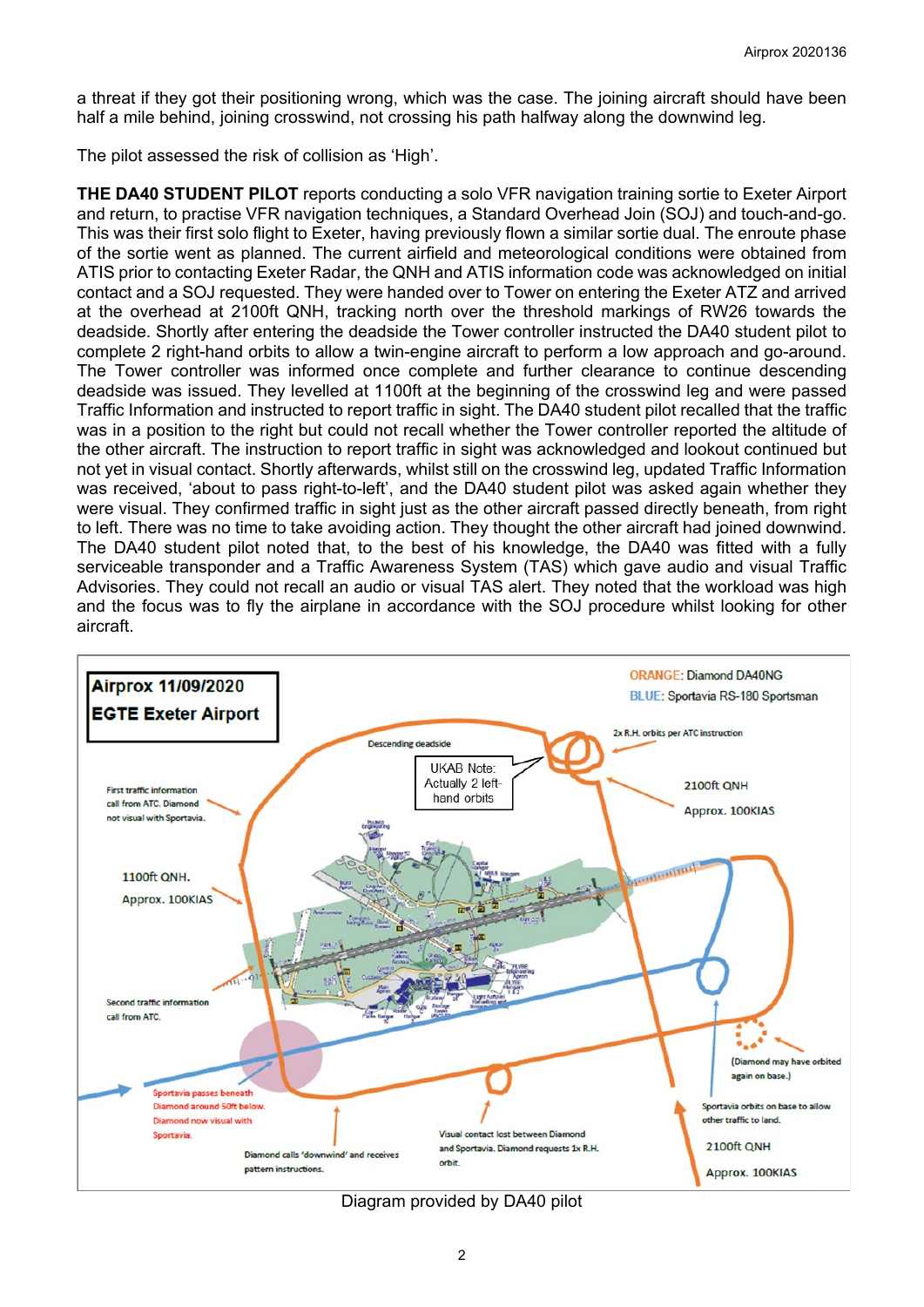The pilot assessed the risk of collision as 'High'.

**THE EXETER TOWER CONTROLLER** reports that there were 4 light aircraft in the vicinity of Exeter Airport; a DA42 making a low approach on RW26; a DA40 holding in the overhead for an overhead join; a PA28 joining from the southwest and a Sportavia about 1.5NM behind the PA28. The DA42 was making an instrument approach to go-around with a right turn to the north. The DA40 was given 2 orbits in the overhead to be number 2 to the DA42 and Traffic Information was passed to both pilots. The PA28 and Sportavia subsequently called to join from the southwest; both were given instructions to join left-hand downwind. When the DA40 pilot called orbits complete the DA42 was going around, the PA28 was at the beginning of the downwind leg and the Sportavia 1.5-2NM behind the PA28. The DA42 and DA40 were given Traffic Information on each other's position and the DA40 pilot given information regarding the two light aircraft joining from the southwest. At this point there appeared to be enough space and time to be able to slot the two joining aircraft into the circuit before the DA40. The DA40 pilot turned crosswind earlier than expected at which point the PA28 was late downwind and the Sportavia almost mid-downwind. The DA40 pilot was asked whether he was visual with the second light aircraft (the Sportavia) as it looked from the Tower that he hadn't seen it and was going to join in front. The DA40 pilot hadn't seen the Sportavia, Traffic Information was given on their relative positions and he was instructed to turn right to position behind the Sportavia. As the DA40 pilot had requested a standard overhead join, he expected the DA40 to travel further down the dead side and fit in behind the Sportavia.

## **Factual Background**

The weather at Exeter was recorded as follows:

METAR EGTE 111420Z 25008KT 9999 OVC032 17/10 Q1017=

## **Analysis and Investigation**

#### **CAA ATSI**

The DA40 pilot made their initial call to Exeter Radar at 1415:12. The controller was busy vectoring a DA42 under a Traffic Service, and so did not answer the DA40 pilot until 1416:06 at which time a Basic Service was agreed, and the runway, QNH and surface wind were all confirmed. The DA40 pilot then requested a "*Standard Overhead Join from the south*" which was acknowledged by the controller (Figure 1).

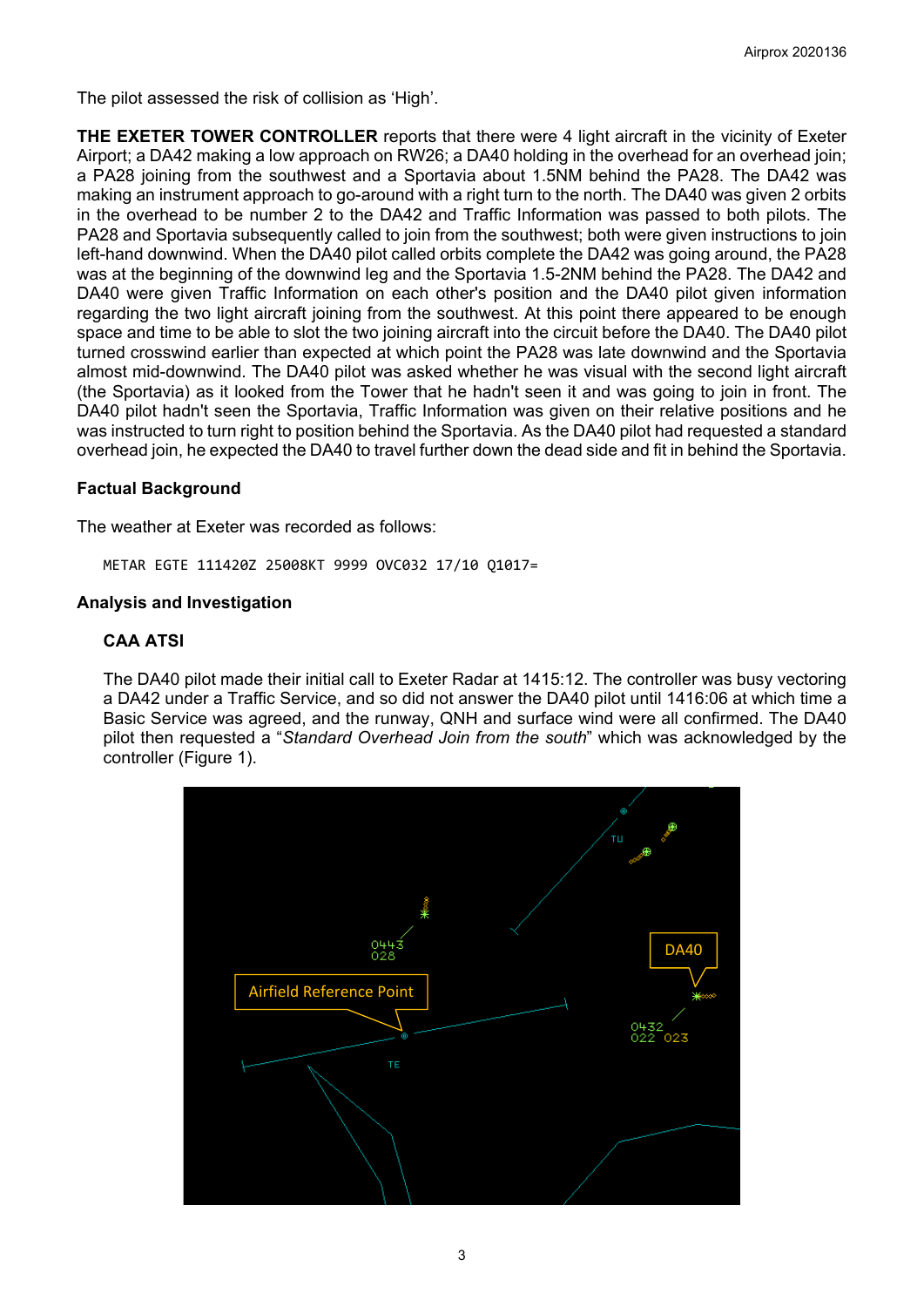Figure 1 – 1416:06 (radar replay displaying FL – add 100ft for altitude)

At 1417:17, the radar controller confirmed that the DA40 could continue for an overhead join from the south, and went on to pass Traffic Information on an aircraft in transit, north to south through the overhead at 2700ft, all of which was acknowledged by the DA40 pilot (Figure 2).



Figure 2 – 1417:17

At 1418:30, the Radar controller asked the DA40 pilot if they had the airfield in sight, which the pilot confirmed they had. The controller updated them on the transit traffic which was now at 2900ft, and instructed them to contact Exeter Tower, all of which was again acknowledged by the pilot (Figure 3).

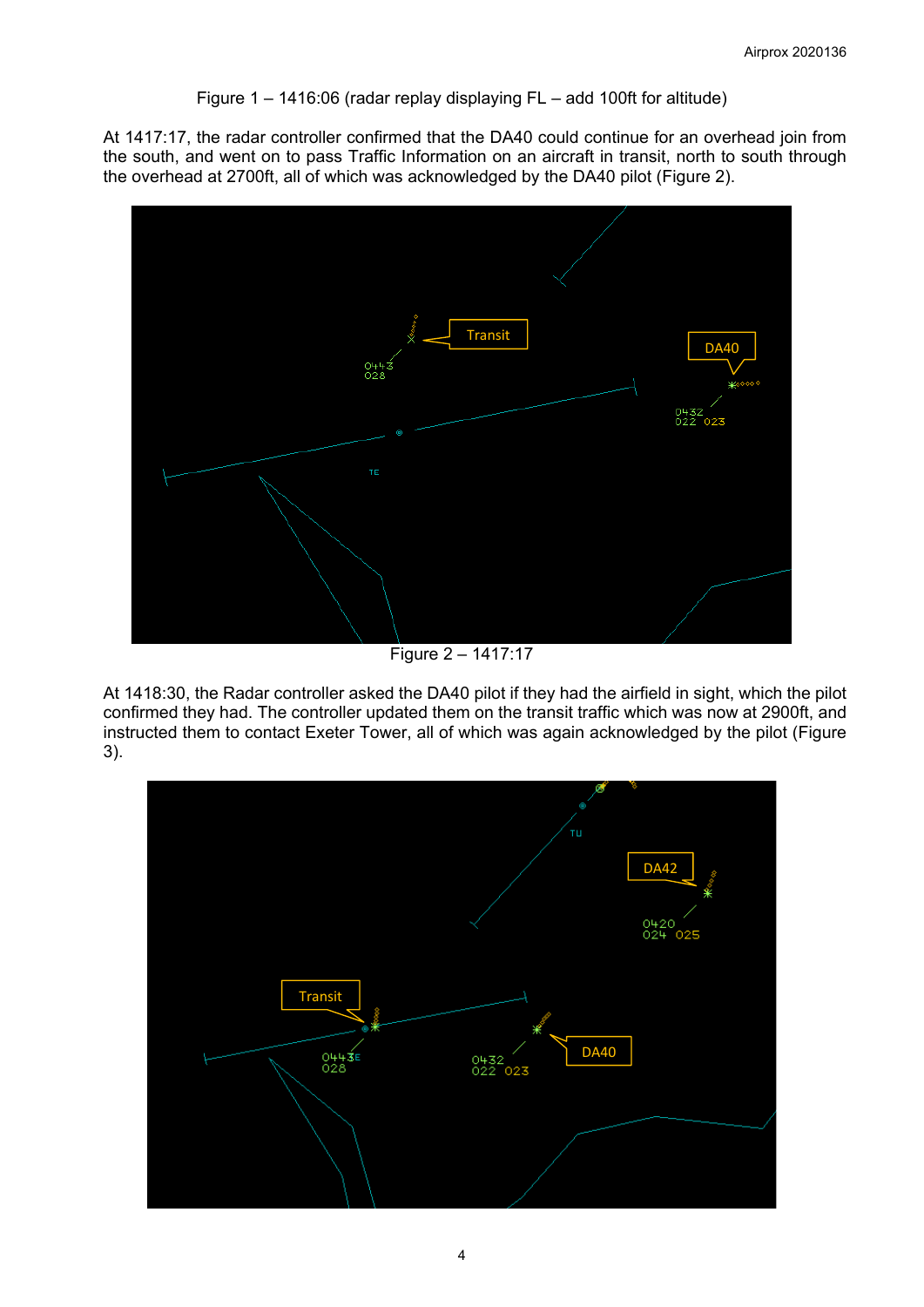#### Figure 3 – 1418:30

At 1419:06, the DA40 pilot called Exeter Tower reporting that they were inbound for a standard overhead join from the south. The Tower controller requested they report in the overhead which was acknowledged (Figure 4).



Figure 4 – 1419:06

At 1421:00, the DA40 pilot called the Tower controller, who replied by instructing the pilot to hold in the overhead as there was traffic on a 7NM final, (the DA42), advising they would be Number 2 to that aircraft, which was acknowledged. The DA40 pilot then asked the controller to confirm that it was a left-hand circuit, which the controller did, adding that the descent on the deadside would be to the north of the airfield, which was acknowledged by the pilot (Figure 5).



Figure 5 – 1421:00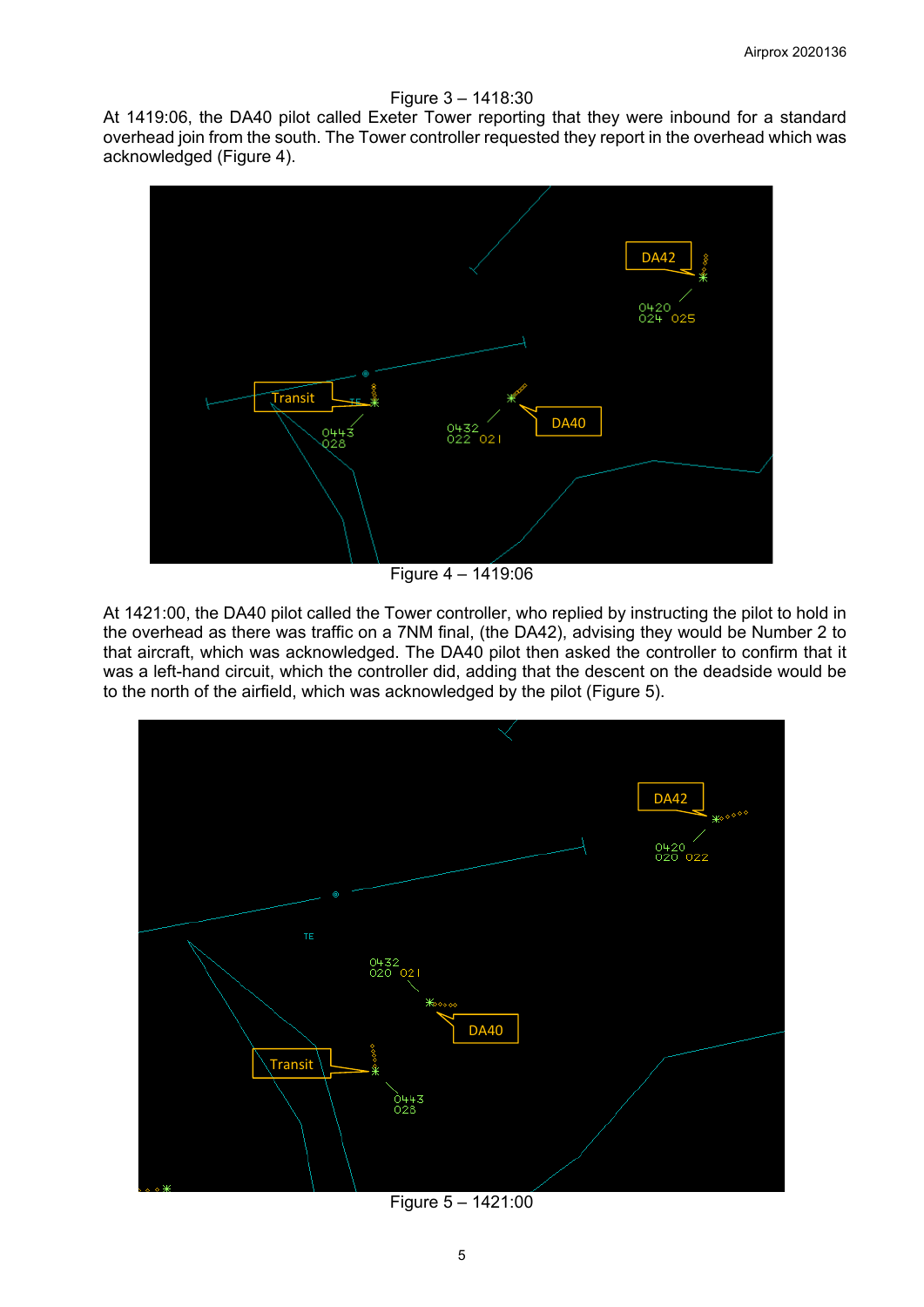At 1422:20, the DA40 pilot reported in the overhead. The Tower controller instructed them to carryout two left-hand orbits *"for spacing while the aircraft on the final approach does his low approach beneath you".* The DA40 pilot acknowledged the orbits but not the Traffic Information. The Tower controller then passed Traffic Information on the DA40 to the DA42 pilot, who was now on frequency, before then clearing them for a low approach (Figure 6).



Figure 6 – 1422:20

The Radar controller in the meantime was vectoring a DHC6 in from the southwest and had a PA28 inbound from the south under VFR. At 1423:03, the Radar controller warned-in the PA28 to the Tower controller who confirmed a downwind left-hand join. At 1423:20, the Sportavia pilot called the Radar controller for joining instructions (Figure 7).



Figure 7 – 1423:20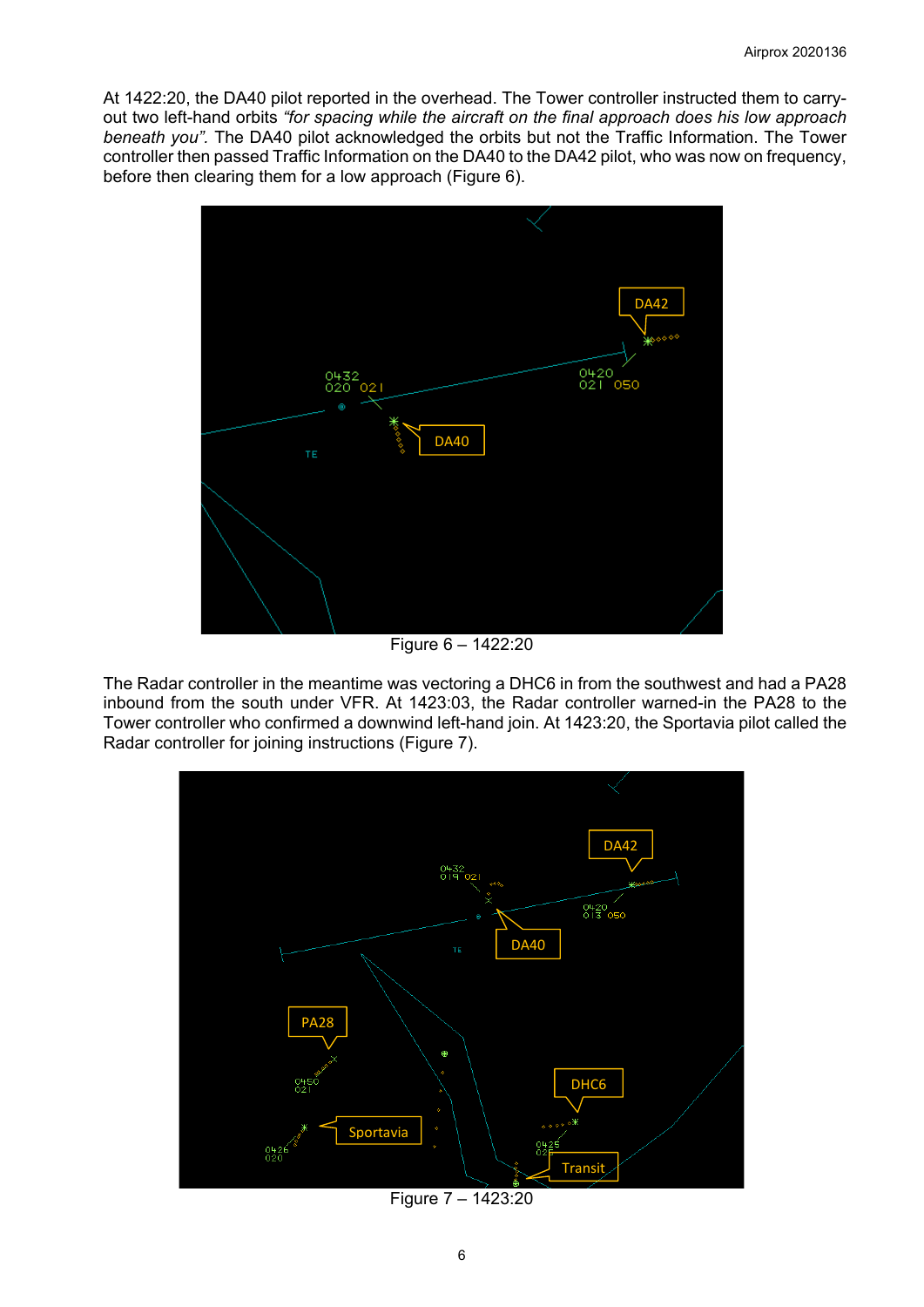The Radar controller was on the landline to the Tower controller about the PA28 and did not respond to the Sportavia pilot until 1424:00. They then warned-in the Sportavia to the Tower controller, who again confirmed a downwind left-hand join. The Radar controller informed the Sportavia pilot, passed Traffic Information on the PA28 and instructed them to contact Exeter Tower (Figure 8).



Figure 8 – 1424:00

At 1424:09, the PA28 pilot reported joining downwind to the Tower controller and was instructed to report turning base, which was acknowledged. At 1424:45, the Sportavia pilot contacted the Tower. The Tower controller confirmed the downwind join and the PA28 ahead, and asked if they were visual with that aircraft to which the pilot of the Sportavia stated they were not (Figure 9).



Figure 9 – 1424:45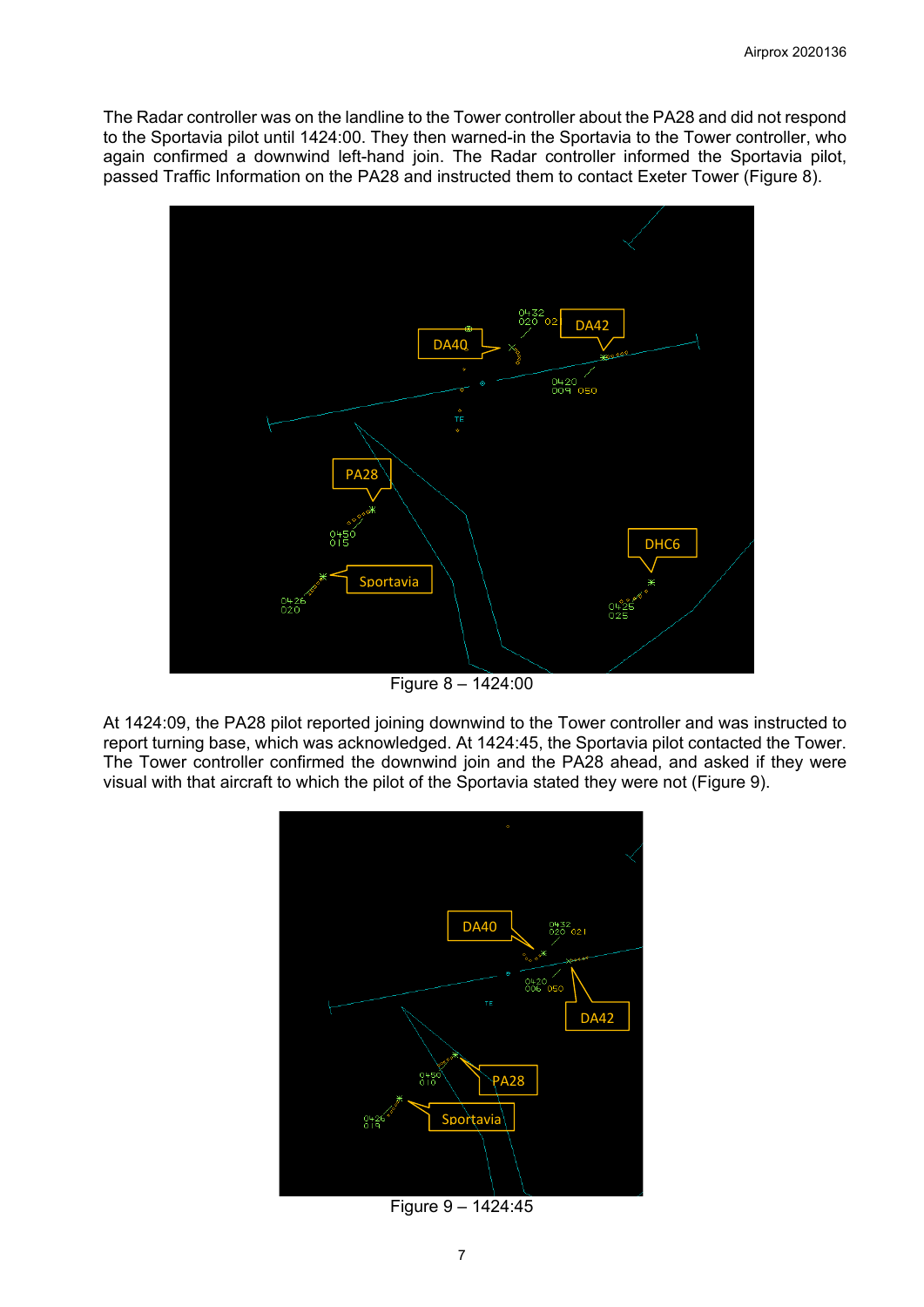At 1425:28, the DA40 pilot reported having completed their second orbit and the Tower controller passed Traffic Information on the DA42; *"the overlying aircraft is now overhead the airfield"*. The controller cleared the DA40 pilot to descend dead-side and passed Traffic Information to them on the two aircraft joining from the southwest; *"one mid downwind and one in the vicinity of Topsham",* (Figure 10).



Figure 10 – 1425:28

At 1425:52, the PA28 pilot was instructed to report final as they were No 1, the DA42 having commenced their go-around. At 1426:13, the Tower controller passed Traffic Information to the DA42 pilot on the DA40; "*traffic descending on the dead-side crossing beneath you and behind you is a DA40"*. The DA42 pilot reported visual with the traffic (Figure 11).



Figure 11 – 1426:13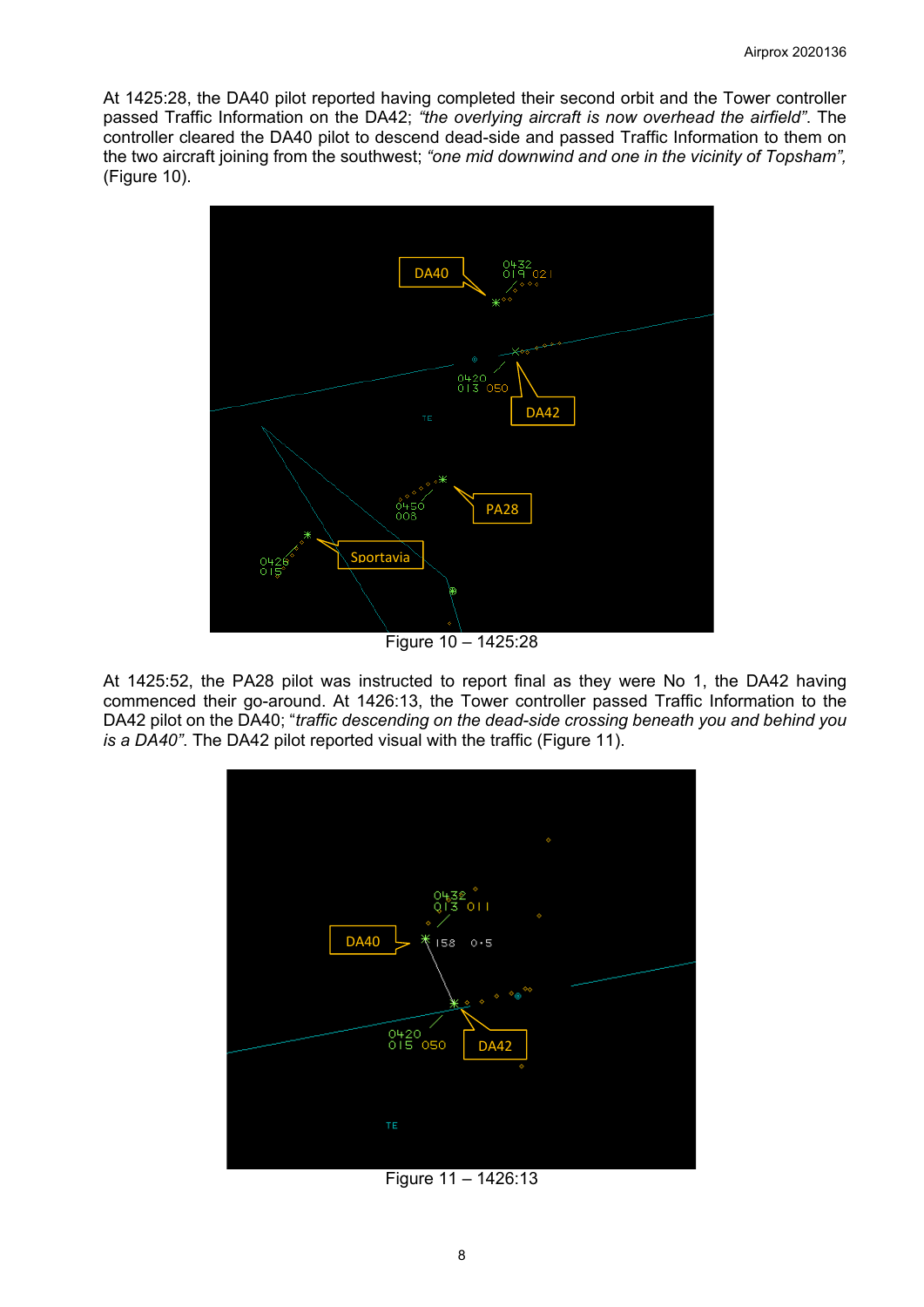Airfield Reference Point $0+20$  osc  $0432$ DA40  $0.6$ 34 Sportavia

At 1426:48, the Tower controller asked the DA40 pilot if they were *"visual with the second aircraft*, (the Sportavia), *joining mid downwind",* (Figure 12).

Figure 12 – 1426:48

The DA40 pilot reported that they were not and requested a position update which was given; *"about a half a mile ahead of you, crossing from your right to left"* (Figure 13).



Figure 13 – 1426:59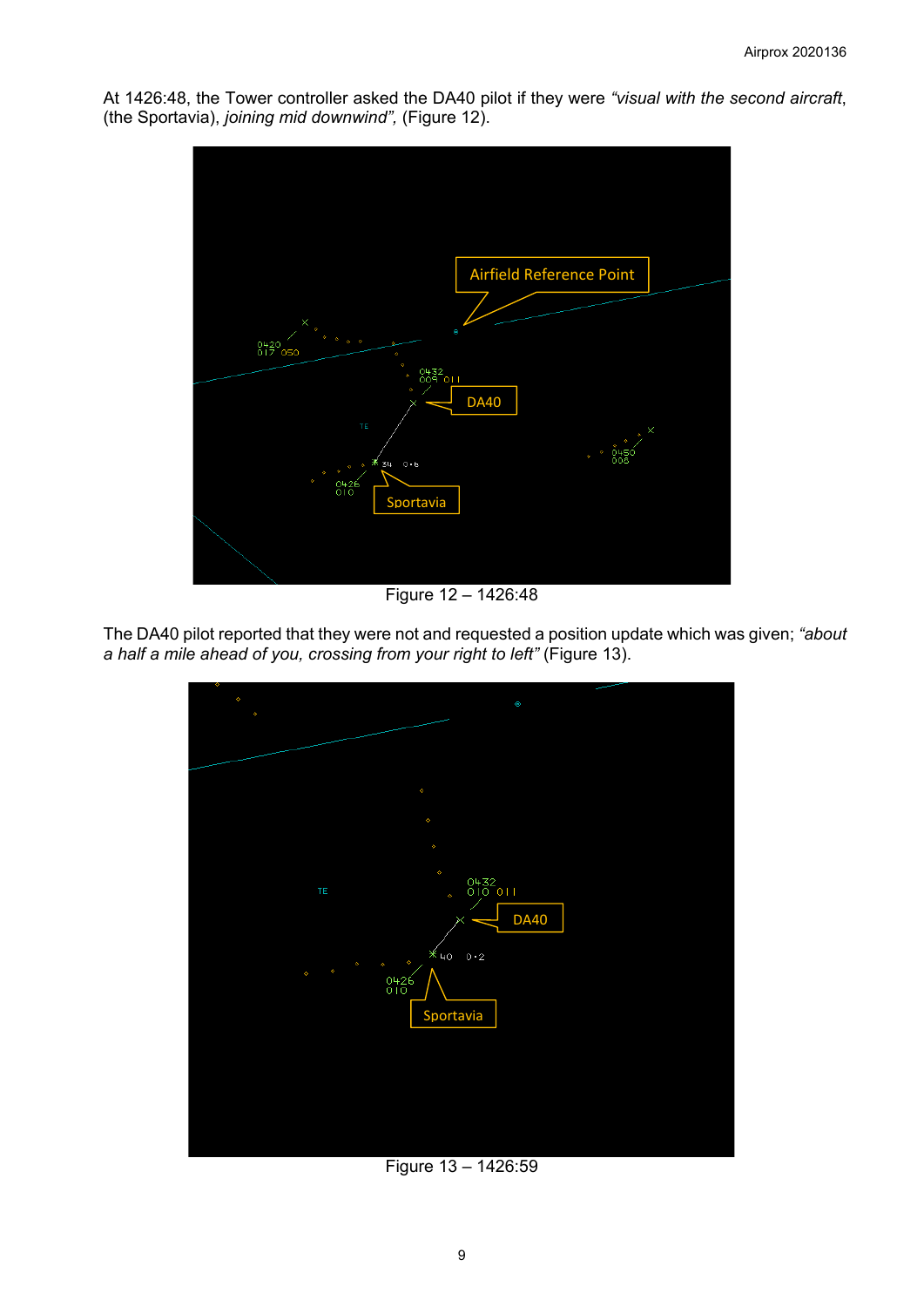There were then two simultaneous transmissions before a pilot was heard to say, at 1427:04; *"visual on the, three o'clock low just passing, clear to descend"* which was coincidental with CPA. After that transmission the DA40 pilot then reported visual (Figure 14).



Figure 14 – 1427:04 CPA

ATSI reviewed the radar replay and Exeter RTF, and having the benefit of the whole picture postincident, it can be suggested that the DA40 could have been brought into the circuit ahead of the DA42 on final approach, and therefore well ahead of the PA28 and Sportavia joining from the south. However, this does the Tower controller a disservice as they were unaware of the impending arrival of the two VFR aircraft from the south, and it was their judgement to make regarding the integration of the DA40 with the DA42. The opportunity to bring in the DA40 from the overhead was subsequently lost with the two VFR joiners and a further inbound being vectored by radar.

Once the Tower controller cleared the DA40 pilot to descend into the circuit, they passed Traffic Information on the DA42 and the two aircraft joining downwind left-hand, although the position report on the second, the Sportavia, in relation to Topsham may not have been fully assimilated because the DA40 pilot was unfamiliar with Exeter.

Exeter ATC advise that the use of the "Standard Overhead Join" is not their standard VFR join, and they expect aircraft to join direct. However, when requested, and where possible, they will try to accommodate an overhead join. The fact that the DA40 pilot, who was inbound from the east, passed through final approach and positioned to the south of the airfield before joining the overhead from there makes no sense from an air traffic management perspective. Further, in this scenario, the DA40 in the overhead then represented a potential confliction with the DA42 on the go around. The DA40 pilot's subsequent crosswind turn appeared to take no account of the DA42, and it is not clear if they were visual with it, although they did report receiving Traffic Information on it whilst in the overhead. The controller was aware of the potential confliction and had passed Traffic Information to the DA42 pilot who reported being visual with the DA40.

In trying to be helpful, the controller unnecessarily increased their own workload, and as a result was having to deal with two potential conflictions, partly due to the positioning of the DA40 from the overhead by a student pilot unfamiliar with Exeter. The subsequent integration of all aircraft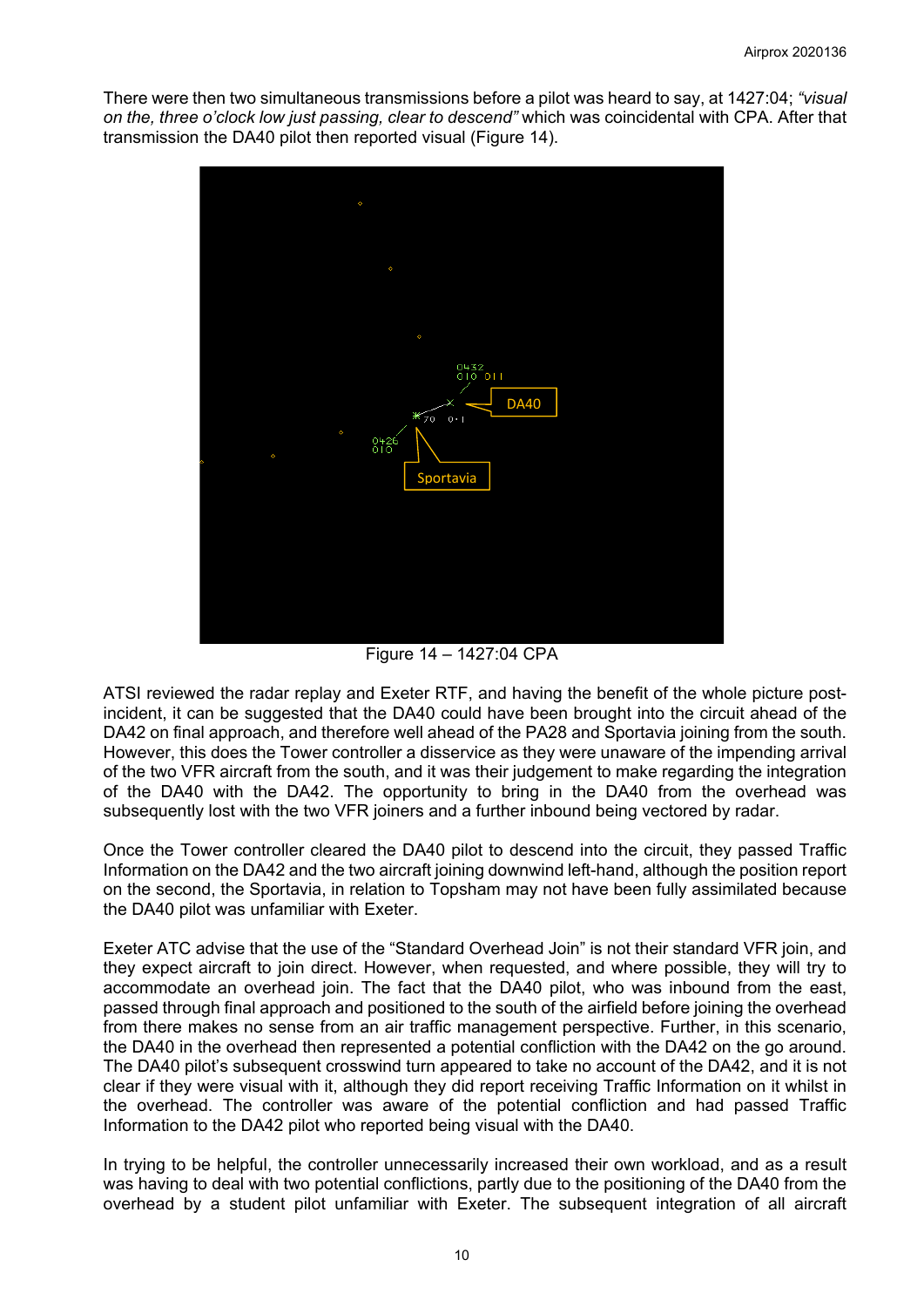concerned was otherwise well handled. The Airprox took place in Class G airspace where ultimately, regardless of the ATS being provided, the pilots are responsible for collision avoidance.

## **UKAB Secretariat**

The Sportavia and DA40 pilots shared an equal responsibility for collision avoidance and not to operate in such proximity to other aircraft as to create a collision hazard[1](#page-10-0). An aircraft operated on or in the vicinity of an aerodrome shall conform with or avoid the pattern of traffic formed by other aircraft in operation<sup>[2](#page-10-1)</sup>. If an air traffic control unit has communicated to any aircraft an order of priority for landing, the aircraft must approach to land in that order<sup>[3](#page-10-2)</sup>. CAP493 (Manual of Air Traffic Services  $-$  Part 1) states as follows<sup>4</sup>:

7A. Traffic Information and Instructions

7A.1 Traffic information and instructions shall be passed to aircraft on any occasion that a controller considers it necessary in the interests of safety, or when requested by a pilot. In particular, Aerodrome Control shall provide:

- (1) generic traffic information to enable VFR pilots to safely integrate their flight with other aircraft;
- (2) specific traffic information appropriate to the stage of flight and risk of collision;
- (3) timely instructions as necessary to prevent collisions and to enable safe, orderly and expeditious flight within and in the vicinity of the ATZ.
- 7A.2 MATS Part 2 shall detail local procedures for the integration of aircraft in the vicinity of the aerodrome.

## **Exeter Airport Occurrence Investigation**

The Exeter Airport Occurrence Investigation found that the incident had been caused because the DA40 pilot did not use the Traffic Information provided by the Tower controller to adjust his path to integrate safely into the circuit traffic, although the reason for that was unknown. The investigation found that a contributing factor had been that the Tower controller was inconsistent in how the traffic sequence was managed and communicated to the DA40 pilot. The Tower controller informed the DA40 pilot that he was 'number 2' to the DA42, carrying out an instrument approach, and held him in the overhead for spacing. However, after Traffic Information was passed on 2 aircraft joining lefthand downwind, the controller cleared the DA40 pilot to descend on the dead side but now expected the pilot to integrate with the joining traffic and sequence himself.

## **Summary**

An Airprox was reported when a Sportavia and a DA40 flew into proximity in the visual circuit at Exeter Airport at 1427Z on Friday 11<sup>th</sup> September 2020. Both pilots were operating under VFR in VMC, both in receipt of an Aerodrome Control Service from Exeter Tower.

## **PART B: SUMMARY OF THE BOARD'S DISCUSSIONS**

Information available consisted of reports from both pilots, radar photographs/video recordings, reports from the air traffic controllers involved and reports from the appropriate operating authorities. Relevant contributory factors mentioned during the Board's discussions are highlighted within the text in bold, with the numbers referring to the Contributory Factors table displayed in Part C.

<sup>1</sup> SERA.3205 Proximity.

<span id="page-10-1"></span><span id="page-10-0"></span><sup>2</sup> SERA.3225 Operation on and in the Vicinity of an Aerodrome.

<span id="page-10-2"></span><sup>3</sup> The Rules of the Air Regulations 2015, Section 3 (GENERAL RULES, COLLISION AVOIDANCE AND PROTECTION OF PERSONS AND PROPERTY), Order of landing, 9(1).

<span id="page-10-3"></span><sup>4</sup> CAP493, Section 2, Part 7 (Information to Aircraft).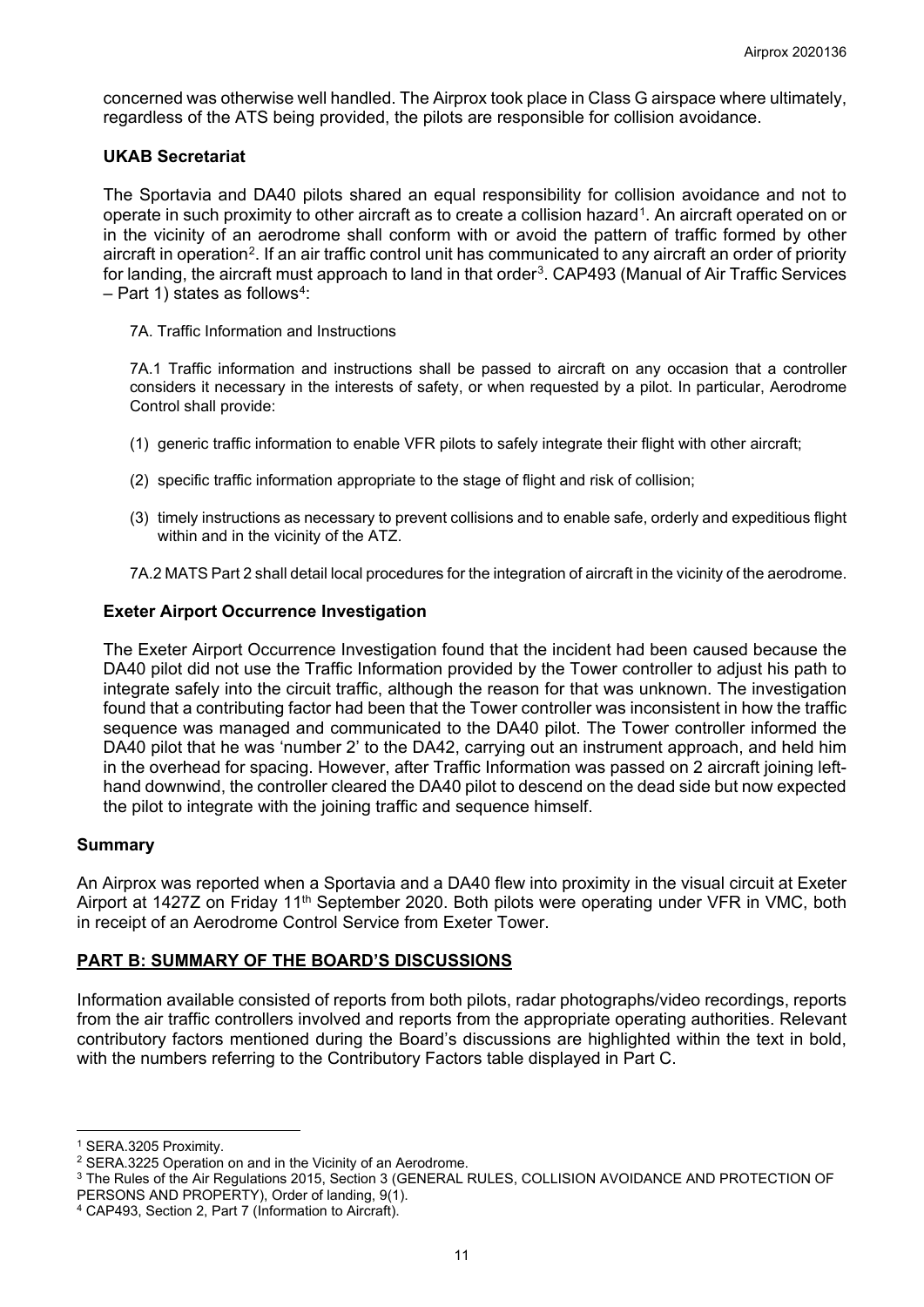Due to the exceptional circumstances presented by the coronavirus pandemic, this incident was assessed as part of a 'virtual' UK Airprox Board meeting where members provided a combination of written contributions and dial-in/VTC comments.

Members first discussed the ATM aspects of the Airprox and agreed with the Exeter Airport Occurrence Investigation, in that the controller had implicitly sequenced the PA28 and Sportavia ahead of the DA40 without then explicitly managing the DA40 student pilot's sequencing. The last sequencing instruction the DA40 pilot had received was that they were number 2 to a DA42, which had occurred when the DA40 pilot reported in the overhead, about 6 minutes before CPA. Subsequently, the DA42 departed to the north, the PA28 and Sportavia joined visually downwind and the DA40 pilot was cleared to descend on the deadside but no further sequencing occurred (**CF1**). The Board discussed the amount and degree to which Traffic Information was passed by the controller and felt that it had not been sufficient to enable the arriving DA40 pilot to integrate effectively with the Sportavia (**CF3**): when the DA40 pilot was cleared to descend deadside (Figure 10) the Sportavia's position was reported as being in the vicinity of a local VRP, with which the DA40 pilot was probably unfamiliar; when the DA40 pilot was on crosswind the Sportavia's position was reported as 'mid-downwind', to the DA40 student pilot's left, when the Sportavia was in fact to the DA40 student pilot's right, approaching the start of the downwind leg (Figure 12) and finally as the 2 aircraft converged on the live side, the Sportavia's position was reported as 'about a half a mile ahead of you' when the Sportavia was in the DA40 student pilot's right 2:30 position. Members wondered whether the controller's wording was a reflection of the implicit sequencing they were trying to attain. Overall, the Board felt that the controller did not take control of the situation sufficiently to resolve the conflict (**CF2**).

The Board then discussed the pilots' actions. The DA40 pilot was aware that other aircraft were joining downwind and would be to their right on crosswind but continued with their join as directed by the controller, as they were required to do. The Sportavia pilot had formed SA from RTF transmissions that the joining DA40 pilot may not be experienced or adept and had made a mental note to 'take extra care in the circuit if they were going to be there simultaneously'. Board members felt that this improved the situation but also discussed whether the Sportavia pilot could perhaps have made further allowance for the DA40 pilot, perhaps by remaining clear of downwind until the DA40 pilot reported downwind. Members acknowledged that with hindsight this course of action could be contemplated easily but also that the Sportavia pilot had been cleared to join downwind and that an active lookout was being maintaining for the DA40. In the event, it was sighted in a position that was perceived as 'crossing the runway half-way along its length at 90°'. However, it was clear from the radar replay that the DA40 pilot had positioned correctly at crosswind (Figure 12) and had not crossed the airfield at mid-field as perceived by both the Sportavia pilot and Tower controller. The Board felt that both pilots had been operating in the visual circuit, the DA40 in the correct position on crosswind and the Sportavia at the beginning of the downwind leg and, in the absence of further sequencing from the controller, that neither had priority over the other. The Sportavia pilot saw the DA40, perceived that there was no relative motion and therefore that they were on a collision course and took evasive action. Members noted that it remained a pilot's ultimate responsibility, student or not, to avoid collision, and that this was achieved by the Sportavia pilot's action. Some members also felt there may perhaps have been an earlier opportunity for the more experienced Sportavia pilot to improve SA by requesting further Traffic Information on the DA40 as they approached downwind without being visual with it (**CF5**). Some members felt that both pilots had flown into conflict but the Board agreed that they were in an ATC environment where pilots are expected to comply with ATC instructions which are issued as necessary to prevent collisions and to enable safe, orderly and expeditious flight within and in the vicinity of the ATZ . In the event, neither pilot was able to conform with the pattern of traffic (**CF4**) or integrate sufficiently with the other (**CF6**). Members noted that the DA40 pilot had not used the callsign prefix 'STUDENT' with any of their transmissions and felt that if they had done so they would have provided important additional information to assist the controller and other pilots in their appreciation of the situation. Members noted that the DA40 was equipped with a TAS but that the student pilot had reported that they did not recall receiving an audio or visual alert. The Board thought it possible that the TAS may not have alerted as expected but considered it more likely that the DA40 pilot had simply not assimilated the TAS warning (**CF7**).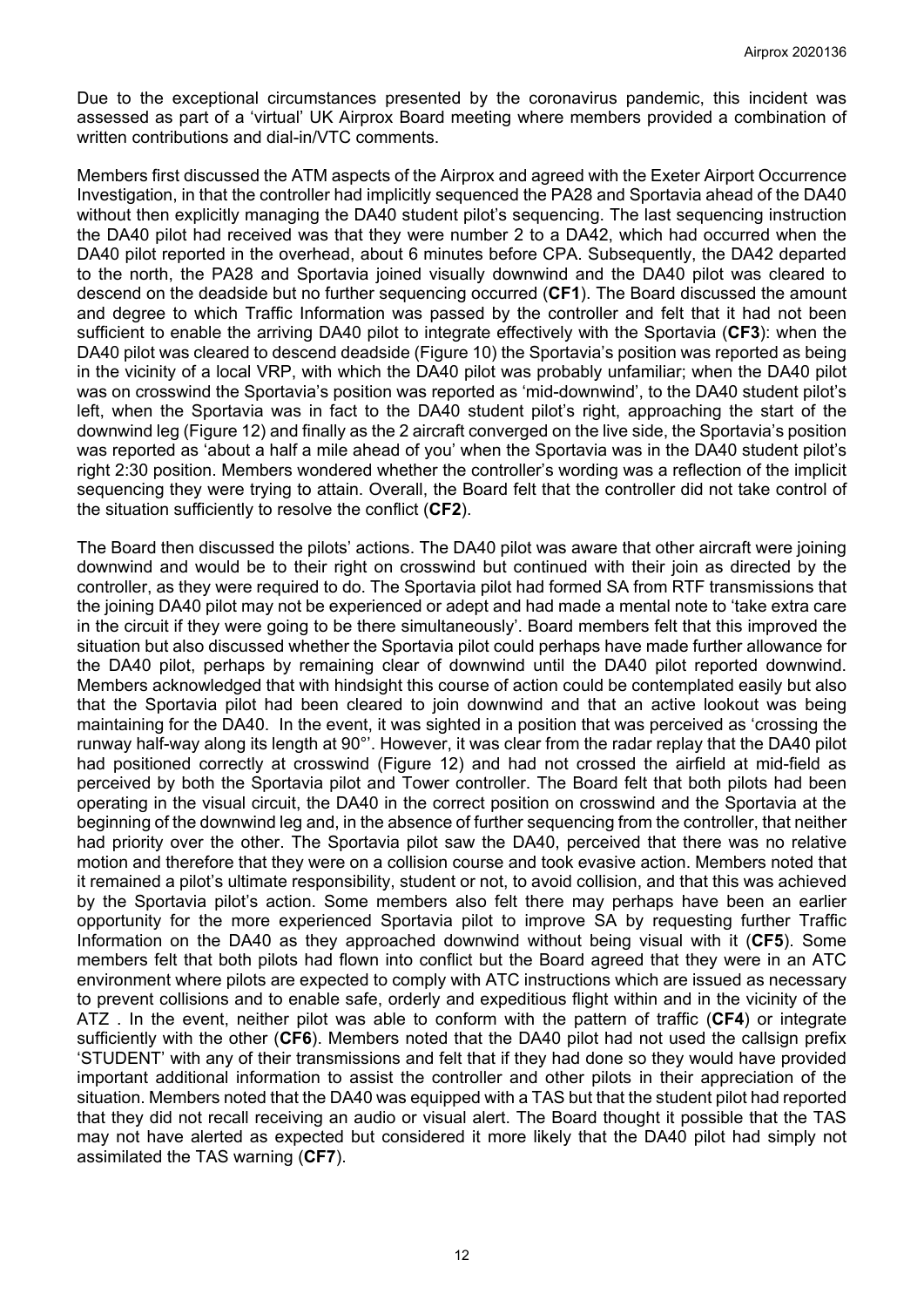Turning to the risk, members agreed that the Sportavia pilot had sighted the DA40 at a late stage (**CF9**) and that the DA40 pilot had seen the Sportavia at such a late stage that separation could not be materially increased, effectively a non-sighting (**CF9**). The pilots' reports and the radar picture indicated that the aircraft had passed in very close proximity (**CF8**) and the Board members agreed that in this case safety had been much reduced.

# **PART C: ASSESSMENT OF CONTRIBUTORY FACTORS AND RISK**

## Contributory Factors:

|           | 2020136                                                        |                                                                                                |                                                                     |  |  |
|-----------|----------------------------------------------------------------|------------------------------------------------------------------------------------------------|---------------------------------------------------------------------|--|--|
| <b>CF</b> | <b>Factor</b>                                                  | <b>Description</b>                                                                             | <b>Amplification</b>                                                |  |  |
|           | <b>Ground Elements</b>                                         |                                                                                                |                                                                     |  |  |
|           | • Regulations, Processes, Procedures and Compliance            |                                                                                                |                                                                     |  |  |
| 1         | <b>Human Factors</b>                                           | • ATM Regulatory Deviation                                                                     | Regulations and/or procedures not complied with                     |  |  |
|           | • Situational Awareness and Action                             |                                                                                                |                                                                     |  |  |
| 2         | <b>Human Factors</b>                                           | • Conflict Resolution- Inadequate                                                              |                                                                     |  |  |
| 3         | <b>Human Factors</b>                                           | • ANS Traffic Information Provision                                                            | TI not provided, inaccurate, inadequate, or late                    |  |  |
|           | <b>Flight Elements</b>                                         |                                                                                                |                                                                     |  |  |
|           | <b>• Tactical Planning and Execution</b>                       |                                                                                                |                                                                     |  |  |
| 4         | <b>Human Factors</b>                                           | • Monitoring of Other Aircraft                                                                 | Did not avoid/conform with the pattern of traffic already<br>formed |  |  |
|           | • Situational Awareness of the Conflicting Aircraft and Action |                                                                                                |                                                                     |  |  |
| 5         | <b>Human Factors</b>                                           | • Lack of Communication                                                                        | Pilot did not request additional information                        |  |  |
| 6         | <b>Human Factors</b>                                           | • Monitoring of Other Aircraft                                                                 | Pilot did not sufficiently integrate with the other aircraft        |  |  |
|           | <b>• Electronic Warning System Operation and Compliance</b>    |                                                                                                |                                                                     |  |  |
| 7         | Technical                                                      | • Interpretation of Automation or Flight<br><b>Deck Information</b>                            | CWS alert expected but none reported                                |  |  |
|           | • See and Avoid                                                |                                                                                                |                                                                     |  |  |
| 8         | Contextual                                                     | • Near Airborne Collision with Aircraft.<br>Balloon, Dirigible or Other Piloted Air<br>Vehicle | Piloted air vehicle                                                 |  |  |
| 9         | <b>Human Factors</b>                                           | • Monitoring of Other Aircraft                                                                 | Non-sighting or effectively a non-sighting by one or both pilots    |  |  |

Degree of Risk: B.

Recommendation: Nil.

## Safety Barrier Assessment<sup>[5](#page-12-0)</sup>

In assessing the effectiveness of the safety barriers associated with this incident, the Board concluded that the key factors had been that:

## **Ground Elements:**

**Regulations, Processes, Procedures and Compliance** were assessed as **ineffective** because the Exeter Tower controller did not sufficiently sequence the circuit traffic.

**Situational Awareness of the Confliction and Action** were assessed as **partially effective** because the conflict between the DA40 and Sportavia was not resolved by passing Traffic Information to the DA40 student pilot.

<span id="page-12-0"></span><sup>&</sup>lt;sup>5</sup> The UK Airprox Board scheme for assessing the Availability, Functionality and Effectiveness of safety barriers can be found on the [UKAB Website.](http://www.airproxboard.org.uk/Learn-more/Airprox-Barrier-Assessment/)